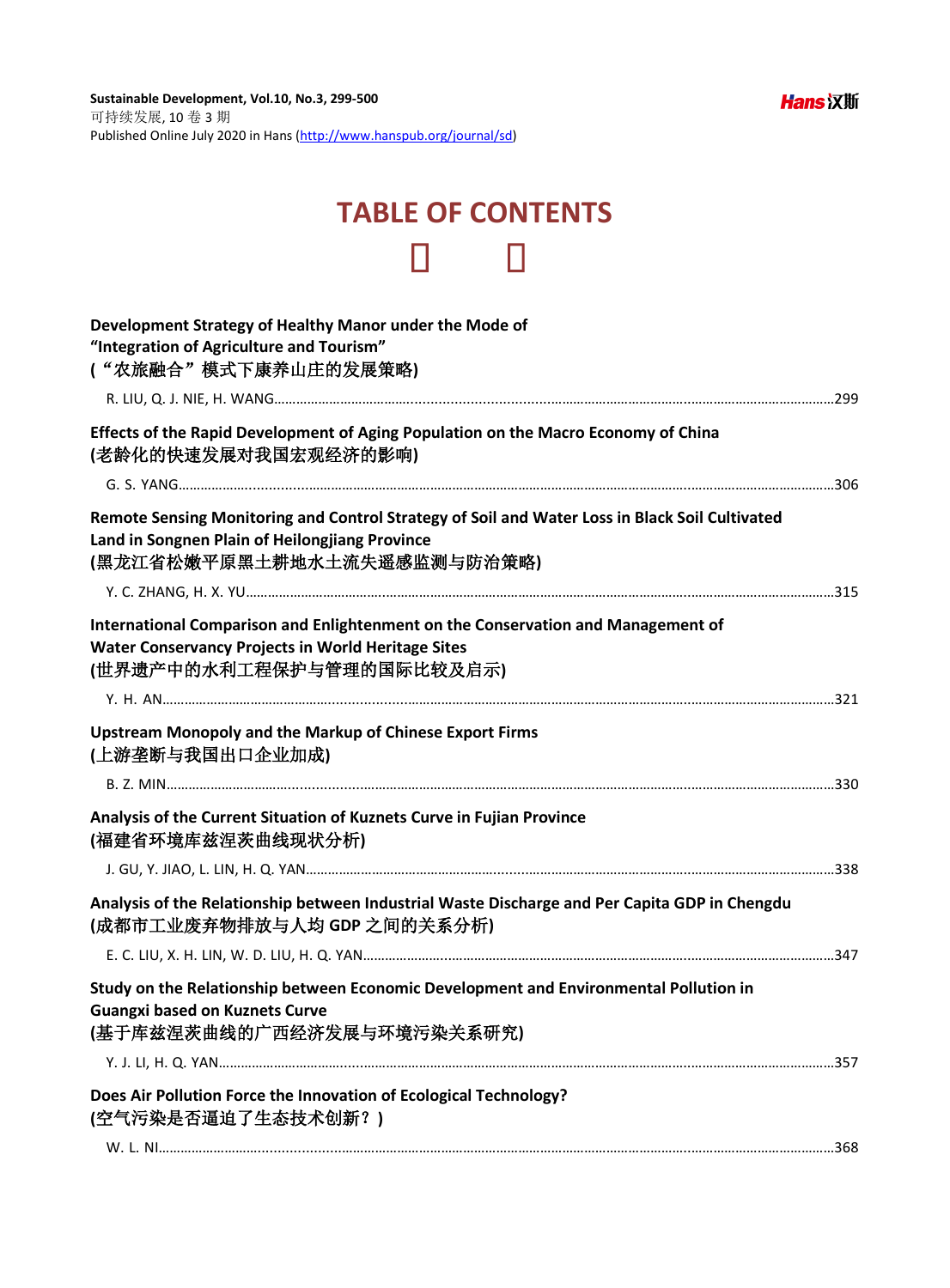**Hans汉斯** 

| Inspirations of the Wuhan Lockdown on Global Urban Public Health under the Outbreak of<br><b>COVID-19 Epidemic</b><br>(突发 COVID-19 疫情事件下中国武汉封城对全球城市公共卫生的启示)                     |  |
|---------------------------------------------------------------------------------------------------------------------------------------------------------------------------------|--|
|                                                                                                                                                                                 |  |
| Make Great Efforts to Build Characteristic and Excellent Community<br>(用心用力打造特色示范社区)                                                                                            |  |
|                                                                                                                                                                                 |  |
| Cultivation of Compound Talents in Homestay Operation under the Background of<br><b>Rural Revitalization</b><br>(乡村振兴背景下民宿经营复合型人才培养)                                            |  |
|                                                                                                                                                                                 |  |
| Research on the Development of "Internet + Cultural Industry" in Beijing, Tianjin and Hebei<br>(京津冀"互联网+文化产业"发展问题研究)                                                            |  |
|                                                                                                                                                                                 |  |
| Resources and Difficulties in Rural China Food Tourism Development<br>(中国乡村食品旅游发展的资源与困难)                                                                                        |  |
|                                                                                                                                                                                 |  |
| Considerations on the Construction of Wetland Cities in Response to Global Climate Change<br>(关于湿地城市建设应对全球气候变化的思考)                                                              |  |
|                                                                                                                                                                                 |  |
| Investigation on Financial Support for Rural Tourism: A Case Study of Fuquan<br>(金融支持乡村旅游的调査研究: 以贵州省福泉市为例)                                                                      |  |
|                                                                                                                                                                                 |  |
| The Connection between the Control of Infectious Diseases and Cultural Differences in History<br>(历史上传染病的防控手段与文化差异之间的关联)                                                        |  |
|                                                                                                                                                                                 |  |
| Diagnose "the Belt and Road Initiative" and Ensure the Sustainable Development of the Region<br>(诊断"一带一路"生态环境状况, 护航区域可持续发展)                                                     |  |
|                                                                                                                                                                                 |  |
| Study on Food Safety Problems and Countermeasures in Tourist Scenic Spots under the Situation of<br><b>Prevention and Control of COVID-19</b><br>(新冠肺炎疫情防控形势下旅游景区餐饮食品安全问题与对策研究) |  |
|                                                                                                                                                                                 |  |
| Progress in the Research on Water Resources Carrying Capacity Evaluation in Shaanxi Province<br>(陕西省水资源承载力评价研究进展)                                                               |  |
|                                                                                                                                                                                 |  |